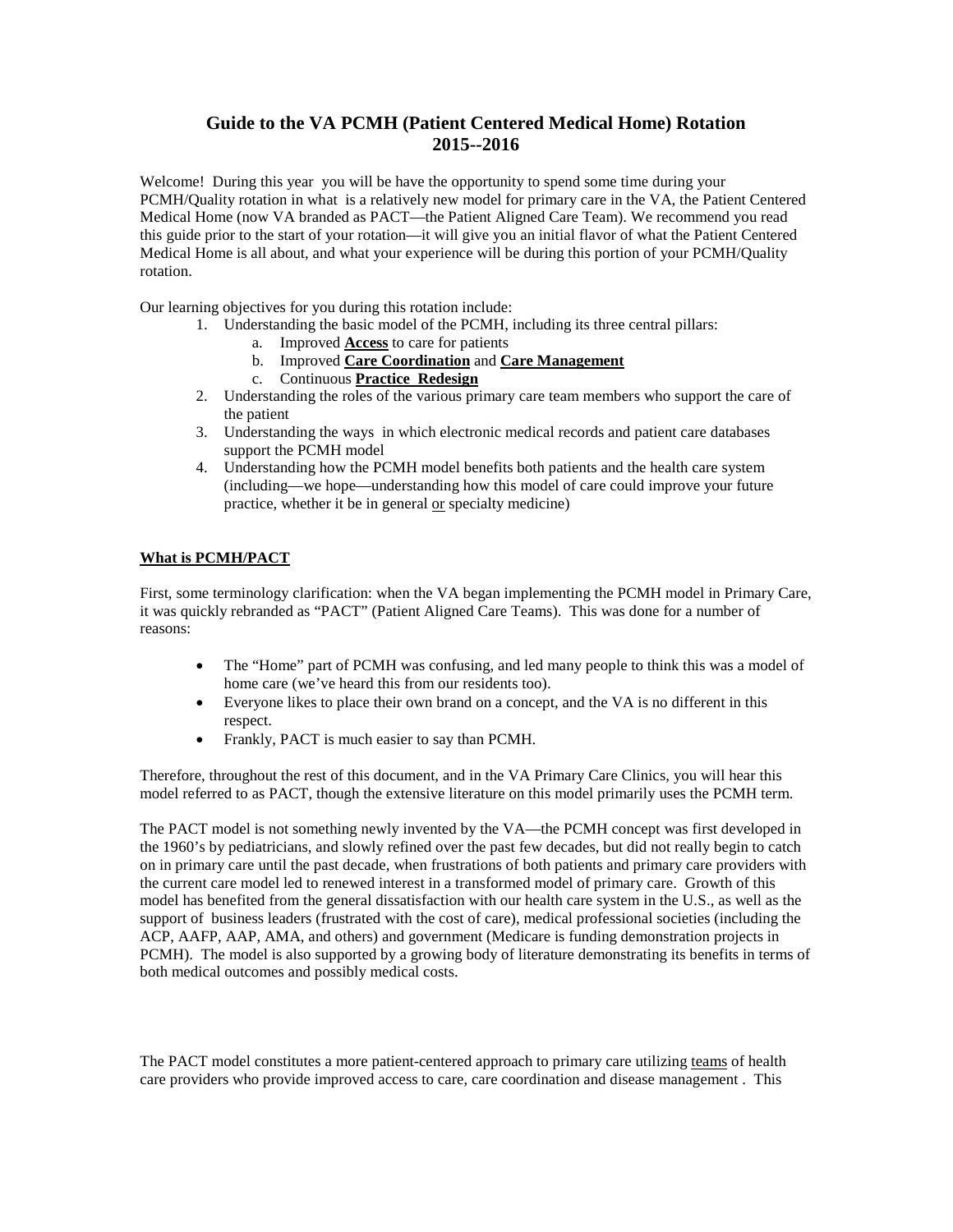pictorial representation demonstrates the three core pillars of PACT built on a foundation of patient centeredness, systems improvement tools and appropriate resources.



We are hoping that you will get a flavor of the nuts and bolts of PACT by joining one of our primary care "teamlets" and working with them as they deliver patient care in the PACT setting. Each teamlet consists of a provider, RN, LPN, clerical associate and an assigned panel of primary care patients.

You will also have the option to spend time with members of the larger primary care team (Clinical Pharmacy, Behavioral Health, Social Work) who support our individual teamlets. While some of your experience will be observational (primarily when you don't have the skills or experience to provide those aspects of care), we have strived to make this an active learning experience where possible.

#### **Individual Schedule Elements:**

#### **Teamlet Huddles and Weekly meetings:**

The teamlet huddles briefly as a group on most days to

• review the patient schedule for either that day or the next day, determining any special patient needs/interventions